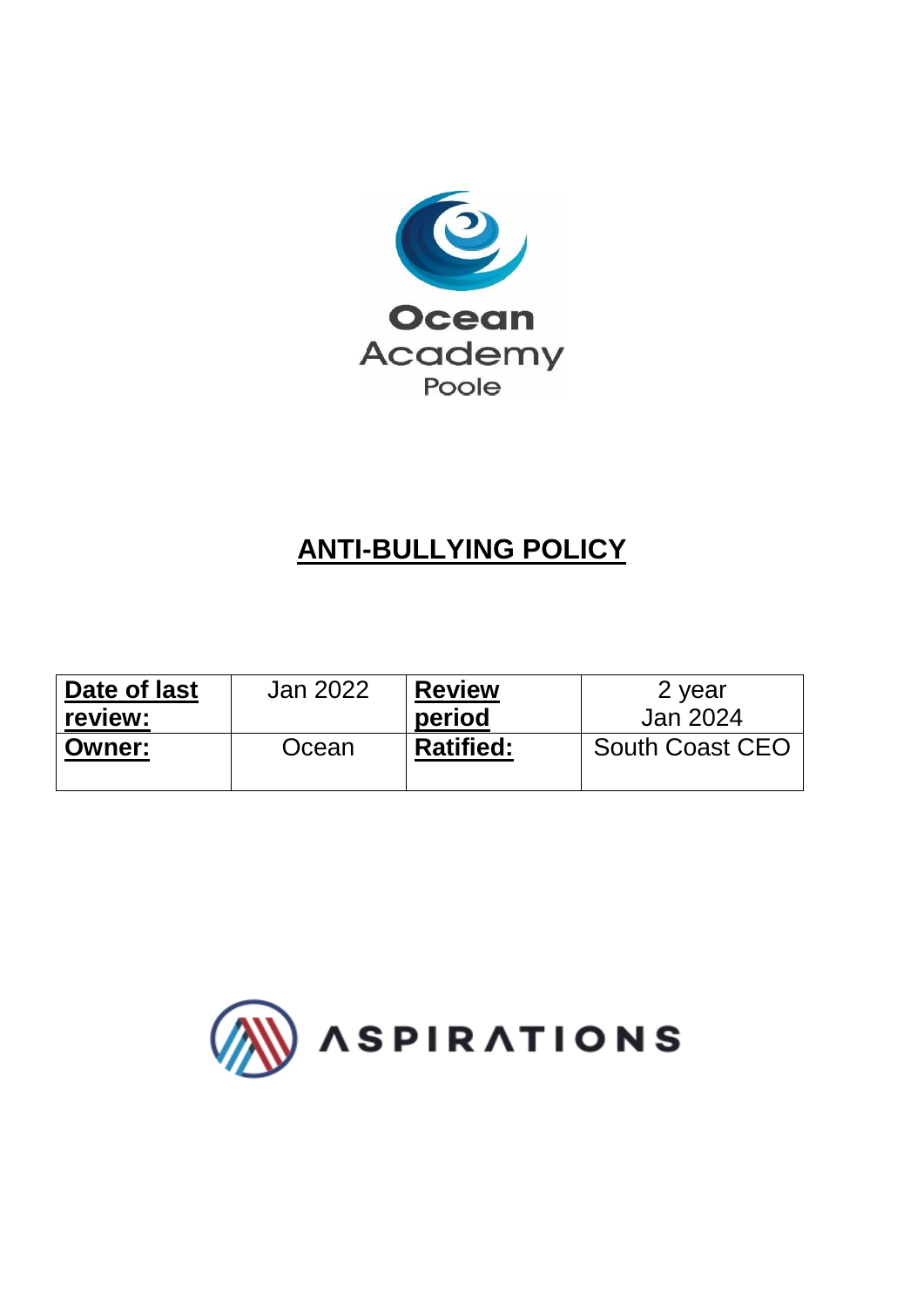# **Ocean Academy Poole**

# **Anti-bullying policy**

This Policy should be read alongside the Ocean Academy Behaviour Policy, Staff handbook and Safeguarding policies.

## **INTRODUCTION**

"Bullying is behaviour by an individual or group, repeated over time, that intentionally hurts another individual or group either physically or emotionally. Bullying can take many forms and is often motivated by prejudice against particular groups ……actual…….. or perceived differences."

# *Preventing and tackling bullying (Oct 2014)*

Bullying is a behaviour that can be defined as the repeated attack, physical, social or verbal in nature, by those in a position of power which is formally or situational defined, with the intention of causing distress for their own gain or gratification".

## *Valerie Besag 1989.*

*The Anti-Bullying Alliance* defines Bullying as: 'The repetitive, intentional hurting of one person or group by another person or group, where the relationship involves an imbalance of power.'

# HOW WE RESPOND TO BULLYING

Children have a right to learn in an atmosphere free from fear and intimidation. Ocean Academy does not permit bullying of any kind. The Governors and teachers of Ocean Academy will not tolerate bullying in any form and will deal with it firmly according to the procedures laid down. As part of the ethos of the academy, all efforts are made to enhance the self-esteem, confidence and social functioning of every child, using a variety of techniques, strategies, teaching and learning styles. The staff will endeavour to offer respect and recognition to each individual child. Children need to be treated with consideration and respect if they are to respect and be considerate towards others.

No form of bullying is acceptable in our academy. If a bullying incident does occur, all children must be able to tell an adult and know that it will be dealt with promptly and effectively. This also means that any person, who may be aware of bullying incidents, has the responsibility to tell a member of staff.

All members of staff, adult helpers and pupils will understand what bullying is. Everyone will be aware of the academy's Anti-Bullying Policy and how to manage reports of bullying. All children should feel safe in the knowledge that they can talk to a member of staff/ adult about a situation if it arises. As an academy, we take bullying extremely seriously and all involved should be assured that they will be supported should a report of bullying occur. Bullying will not be tolerated.

### **WHAT WE DO**

Our academy's Anti-Bullying Champion is Mrs Brown. She works alongside the academy's Safeguarding leads and Senior Leadership Team to ensure that procedures in place to address bullying are robust and that all incidents are recorded using 'My Concern'. Useful tools such as questionnaires and surveys, undertaken by staff/students/parents, provide the school with key information relating to areas for development. When necessary, the Anti-Bullying Champion will work alongside the class teacher and TA to monitor any incidents and respond accordingly by speaking to the children and parents involved.

Ocean Academy fully supports Anti-Bullying Week and the promotion of Anti-Bullying throughout the year. Ocean Academy currently holds the Anti-Bullying Alliance silver and gold anti-bullying awards.

We invite the Safer Schools Team (SSCT) in to discuss with the children about any matters affecting them and their age group.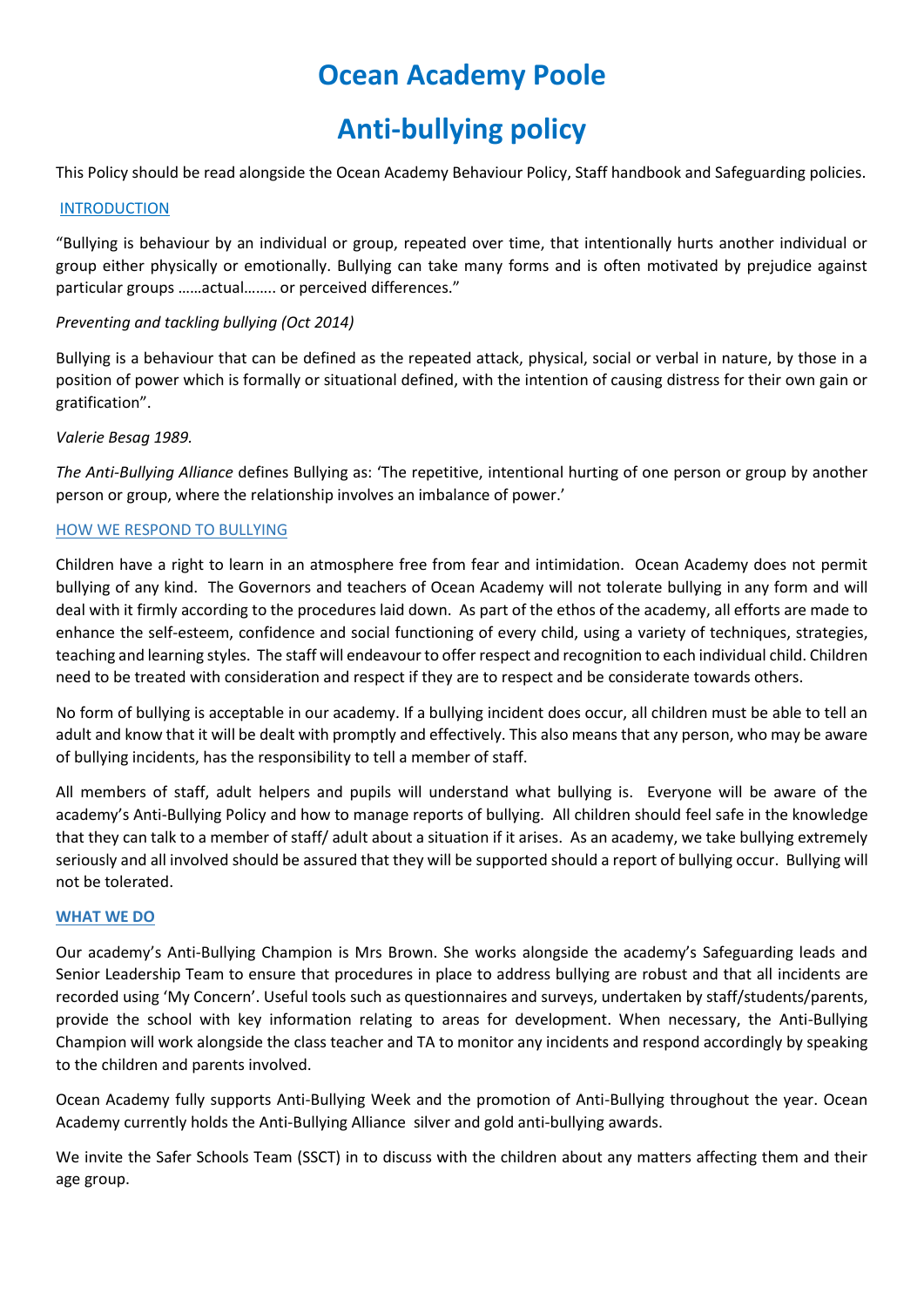Our Pastoral Care team (Mrs Simpson and Mrs Elliot) spend time with any children feeling vulnerable or in need of additional support. They also discuss any concerns that may result from a conversation with the class teacher, a parent or carer.

A robust and consistent behaviour policy is in place across the academy and children have all agreed to the class charter for behaviour. All classes respond to British Values teaching and learning and a display in school explains this further.

Ocean Academy has a parliament where children are voted for by their peers to represent the children's voice. This is Ocean Academy's school council.

Regular assemblies support the children's understanding of bullying and throughout the curriculum, children can role play and discuss bullying issues.

The role of PSHE in the curriculum is paramount, either treated as a cross-curricular thread or as a discreet area. It is of vital importance in helping the children get to grips with a variety of social problems they can or do face, through discussion, role-play and art. Bullying will be part of that and be a topic that is revisited regularly.

Every effort is made to ensure that the playground is as stimulating as possible, offering a variety of play opportunities and structured supervision of high-risk areas, such as the toilets or "corners" of the playground. All staff are offered additional training on bullying and how to deal with it, and the best deployment of their services is planned.

Children are actively encouraged to talk about bullying, not only in the classroom, but on an individual basis. They are told that it is okay to tell someone they trust. This doesn't have to be somebody necessarily in academy but someone who the child feels he or she trusts, e.g. Parents. It is the teacher's job to listen to and believe victims and/or their parents in confidence.

Each new member of staff or helper has anti bullying information given to them through the induction process.



Staff and pupils must receive the clear and consistent message that any form of harassment, victimisation or bullying will not be tolerated in the academy community.

Staff must never ignore or dismiss as "oversensitive" the victim's experiences of the above as to do so to fail them educationally and to condone, by implication, their attitudes and behaviour.

### **CATEGORIES**

Bullying related to race, religion or culture. Racist bullying can be defined as 'A range of hurtful behaviour, both physical and psychological, that makes a person feel unwelcome, marginalised, excluded, powerless or worthless because of their colour, ethnicity, culture, faith community, national origin or national status'. Bullying around Racism, Religion and Culture: Some surveys and focus groups have found that a high proportion of bullied pupils have experienced racist or faith-based bullying. Political and social issues also appear to have been a factor in bullying and harassment. There is research to support the suggestion that where black and minority ethnic (BME) children experience bullying, it is more likely to be severe bullying. Moreover, bullying incidents can be a subset of the indirect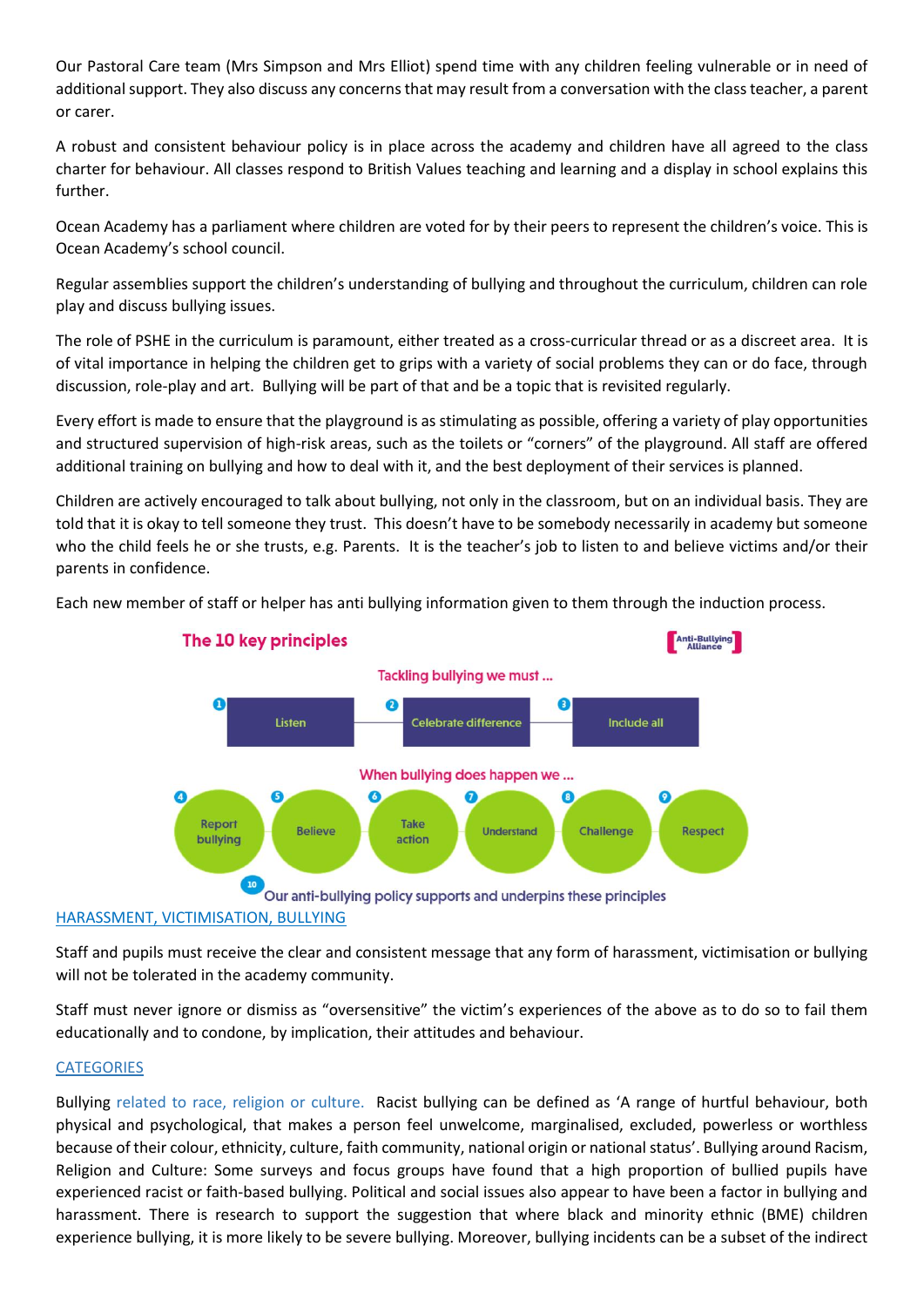and direct racist hostility which BME children, children of different faiths and traveller children can experience in a number of situations. Bullying related to special educational needs (SEN) or disabilities Research shows that children and young people with SEN and disabilities are more at risk of bullying than their peers. Children and young people with special educational needs and disabilities, whether in mainstream or special schools, do not always have the levels of social confidence and competence and the robust friendship bonds that can protect against bullying. Bullying involving children and young people with disabilities employs many of the same forms as other types of bullying, with name calling and pushing and shoving being common.

Manipulative bullying, where the perpetrator tries to get the victim to act in a certain way – do something they should not do – when they may not be able to recognise that they should not do this.

Bullying that exploits, a particular aspect of a condition such as sensitivity to sensory stimuli, lights or sounds.

Conditional friendship, where the victim is 'allowed' to be in the friendship group only on certain conditions. These are intended to get the victim into trouble or to humiliate them and may put the victim in danger.

Children with disabilities also report persistent, seemingly 'low level' bullying from which there is no let up. Eventually, the victim 'snaps'. This is commonly seen among children on the Autistic spectrum. They can become uncontrollably angry when this occurs. Among children with disabilities of various kinds, a hierarchy can develop based on skills. Bullying can occur within such a hierarchy. For example, the sighted may bully the unsighted.

There are typically high levels of bullying between children with emotional and behavioural difficulties, as well as bullying of them by other children.

Young people with disabilities report being bullied in the street, on the bus, in shops or at college. Bullying related to appearance or health conditions Those with health or visible medical conditions, such as eczema or facial disfigurement, may be more likely than their peers to become targets for bullying behaviour.

Perceived physical limitations, such as size and weight, and other body image issues can result in bullying. Obvious signs of affluence (or lack of it), can also be exploited.

Sexual, sexist and transphobic bullying (sexual bullying), includes behaviour, whether physical or non-physical, where sexuality is used as a weapon by boys or by girls. It can be carried out to a person's face, behind their back or by use of technology. Sexist bullying refers to bullying simply because the victim is a girl or a boy, based on singling out something specifically gender linked. Sexist and sexual bullying affects both genders. Sexual bullying may be characterised by name calling, comments and overt "looks" about appearance, attractiveness and emerging puberty. In addition, uninvited touching, innuendos and propositions, pornographic imagery or graffiti, badges and clothing, circulation of inappropriate material of a sexual nature may be used. In its most extreme form it can lead to sexual assault or rape. Bullying UK links sexual bullying to domestic violence. (Go to www.bullying.co.uk for more information)

Transphobic bullying, refers to bullying because someone is, or is thought to be, transgender. Pupils identifying as transgender or experiencing gender dysphoria (feeling that they belong to another gender or do not conform with the gender role prescribed to them) can also be targeted by bullies. Homophobic bullying is bullying related to sexual orientation. Evidence of homophobic bullying suggests that young people who are lesbian, gay, bisexual, transgender or queer (LGBTQ) or perceived to be, face a higher risk of victimisation than their peers. Homophobic bullying is perhaps the form of bullying least likely to be self-reported, since disclosure carries risks not associated with other forms of bullying. The pupil may not want to report bullying if it means "coming out" to teachers and parents before they are ready to. Prejudiced based language is unacceptable and therefore the term 'gay' as an insult is unacceptable and should always be challenged.

Bullying of young carers or children in care (or otherwise linked to home circumstances), children may be made vulnerable to bullying by the fact that they provide care to someone in their family with an illness, disability, mental health or substance misuse problem. Young carers may be taking on practical and emotional caring responsibilities that would normally be expected of an adult. Research has highlighted the difficulties young carers face, including risks of ill-health, stress and tiredness, especially when they care through the night. Many feel bullied or isolated.

Children in care may also be vulnerable to bullying for a variety of reasons, such as not living with their birth parents or because they have fallen behind in their studies. Further information about how schools can ensure that they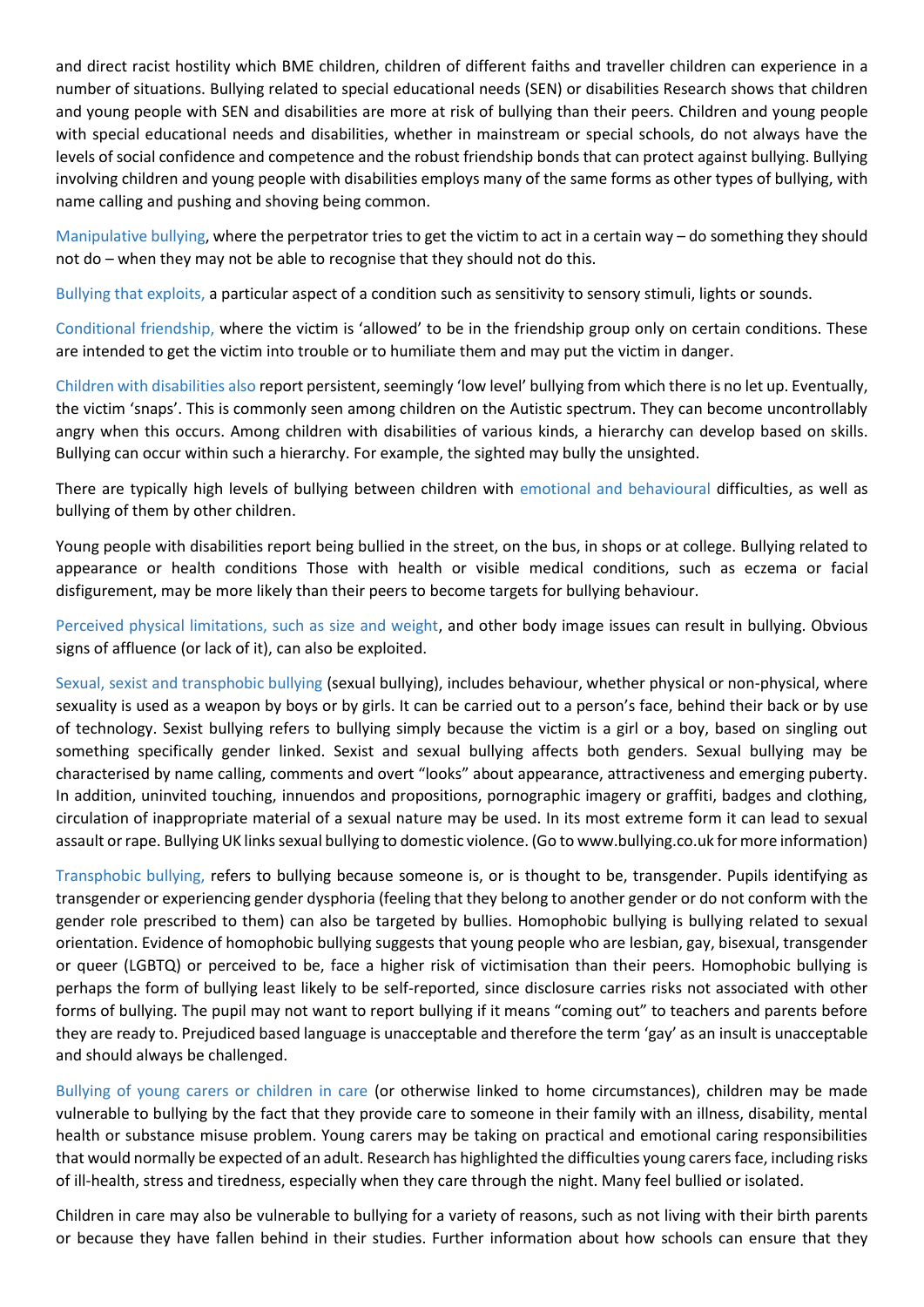address issues of bullying in relation to looked-after children is included in 'Looked After Learners: A Practical Guide for School Governors'. The Princess Royal Trust for Carers and the Children's Society have both published information to help school and other staff identify and support young carers. This can be accessed via their websites e.g. 'Supporting pupils who are young carers' from the Children's Society at http://www.youngcarer.com/resources www.childrenssociety.org.uk/ www.carers.org/ Environmental and family influences.

Some pupils are heavily influenced by their communities or homes where bullying and abuse may be common.

Some bullying at school may arise from trauma or instability at home related to issues of domestic violence. There are clear links between bullying and domestic abuse as both involve an abuse of power by the perpetrator. Sometimes children in domestic abuse situations can model the behaviour of the perpetrator and can become bullies themselves or be bullied.

Bereavement or the experience of being part of a refugee family are other instability factors and could mean a young person is more susceptible to bullying. Siblings of vulnerable children may themselves be the subject of bullying by association.

Cyberbullying is a "method" of bullying, rather than a "type" of bullying. It includes bullying via text message; via instant messenger services and social network sites; via email; and via images or videos posted on the internet or spread via mobile phone. It can take the form of any of the previously discussed types of bullying – i.e. technology can be used to bully for reasons of race, religion, sexuality, disability etc. Though the evidence base is narrow, UK studies indicate that around 20% of children and young people have suffered cyberbullying. Prolonged campaigns of harassment can occur, aimed at both pupils and staff. There is some evidence of a strong transition in cyberbullying: those who have been bullied can go on to do the bullying themselves.

# WHAT KINDS OF BEHAVIOUR COUNT AS BULLYING?

Any targeted, consistent and sustained behaviour by an individual or group which deliberately or thoughtlessly makes another person (or group) feel uncomfortable, inferior or isolated, which includes:

- Physical bullying unprovoked pushing, kicking, hitting, pinching or any other form of violence or threats
- Verbal bullying name-calling, sarcasm, spreading rumours and persistent teasing, derogatory name calling, insults and/or offensive jokes
- Social bullying Offensive or derogatory graffiti, spreading rumours or malicious gossip to colleagues or parents, taunting - towards other children, children being deliberately ignored by others, e.g. "sending one person to Coventry"
- Sexual bullying unwanted physical contact and abusive behaviour, provocative behaviour
- Emotional bullying tormenting, threatening ridicule, humiliation and exclusion from groups or activities
- Racist bullying racial taunts, graffiti and gestures
- Cyber bullying using social networks to spread rumours, tell tales etc.
- Intimidating behaviour towards others including body language, eye expression, etc.
- Name-calling to others including racist, sexist or gender remarks, etc. (See Equal Opportunities Policy)
- Isolated incidents of unkindness or poor behaviour will be dealt with seriously but it is the systematic, consistent targeting of an individual that marks out bullying as being particularly damaging and serious
- The effects of harassment, bullying or victimisation upon an individual may include loss of self esteem and feelings of insecurity and fear. Absences from school or illness are often indicators of trouble or unhappiness

# BULLYING - POSSIBLE SIGNS

A child may indicate by signs or behaviour that he or she is being bullied. Children may:

- Be frightened of walking to or from school
- Be unwilling to go to school
- Begin doing poorly in their school work
- Never want to go out at playtime
- Hang around in the classroom after school, unwilling to go home
- Go home regularly with clothes torn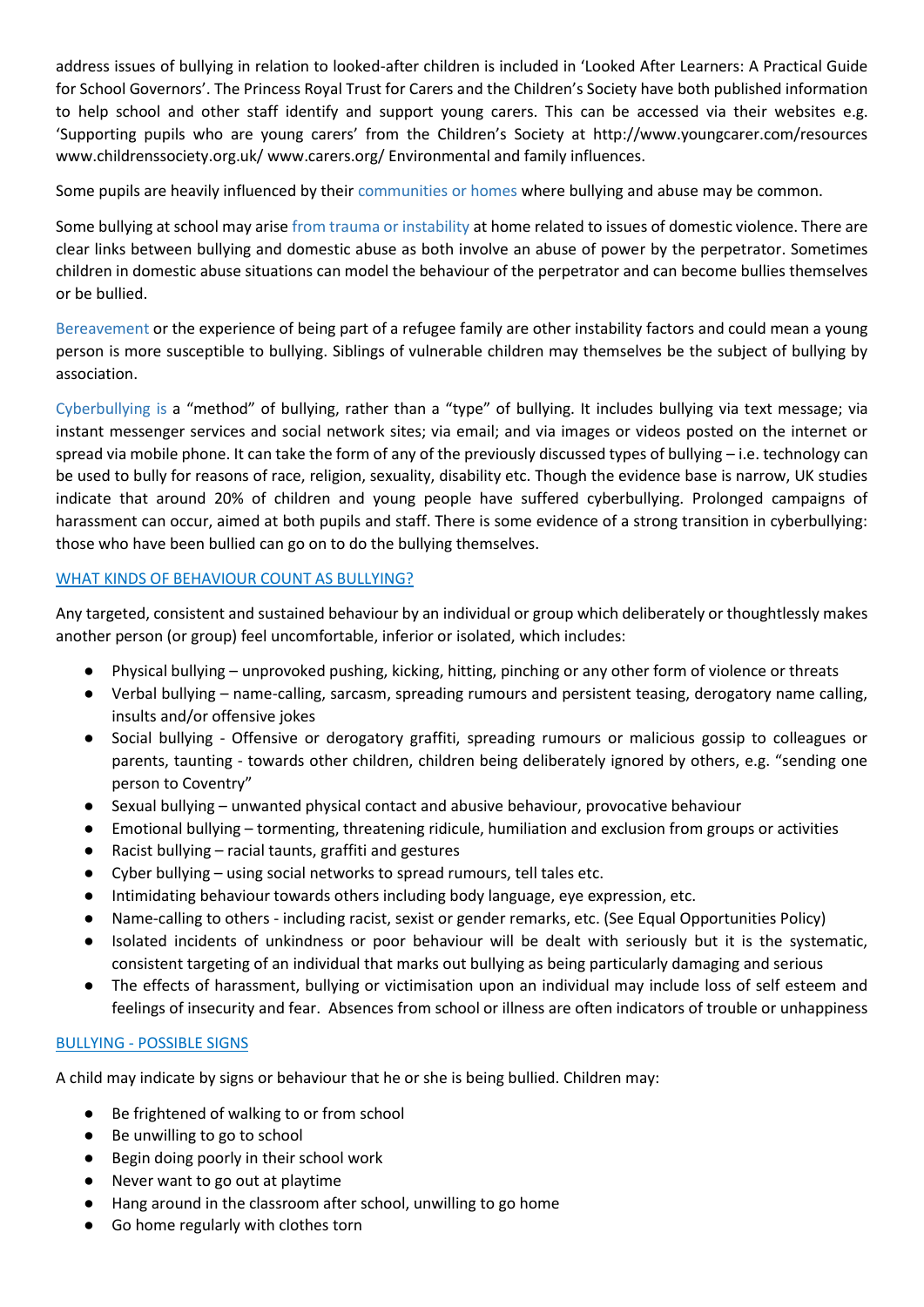- Become withdrawn
- Become distressed and stop eating
- Cry themselves to sleep / have nightmares
- Have unexplained bruises, scratches or cuts
- Have their possessions go missing
- Ask for money or begin stealing money (to pay the bully)
- Refuse to say what is wrong
- Give improbable excuses to explain any of the above
- Lack confidence or become withdrawn
- Show a change in behaviour at school or home
- Start to bully younger siblings

# WHAT STAFF, CHILDREN AND PARENTS SHOULD DO IF THEY SEE, OR ARE TOLD ABOUT BULLYING

- Take incidents seriously
- Each party to a fair hearing
- Offer concrete help, support and feedback to the victims and their families
- Encourage peer support
- Encourage the "bully" to see the victim's point of view
- Encourage reconciliation if appropriate
- Keep records
- Cyber bullying report to parents, staff or mini-mentors

# AWARENESS AND ENCOURAGEMENT

- Reduce the chances of risk: remember all children could be at risk
- Observe playground behaviour
- Encourage children to write/draw, or role play bullying incidents in drama and speaking and listening
- Encourage children to speak up
- Discuss events at circle / tribes / PSHE / times
- Regularly circulate a questionnaire for pupils
- Have a particular individual on staff to whom children can talk to in confidence, e.g. Class Teacher, Classroom Assistant, Welfare staff or SLT, DSL
- Track particular year groups with problems
- Eliminate "danger areas" in and around the school CCTV in place and monitored by the school office
- Use Anti-bullying Policy as a curriculum point and as part of PSHE, e.g. children's design of posters or leaflets; children writing plays or stories to illustrate problems and successful resolutions of bullying problems

# **MONITORING**

- Up-to-date, comprehensive records of incidents (dated and kept as evidence)
- Individual daily record sheets / Communication Books / Behaviour Plan or report card at break times
- Whole class playground book
- Incidents recorded at lunchtime by lunch duty staff and communicated to class teachers or SLT
- Consistency of approach amongst all staff
- Include "bullying" in discussion with pupils e.g. Assemblies, School Council
- Having it as an agenda item for staff meetings and SLT each week
- Shared with South Coast governors at every meeting
- Shared with the BCP Council as necessary
- Sharing information (policy etc.) with all staff regularly
- INSET where appropriate and necessary
- Communicate to parents through Behaviour Policy and contact immediately if an incidence occurs
- Newsletters and website updates to parents / carers
- Annual staff and pupil questionnaires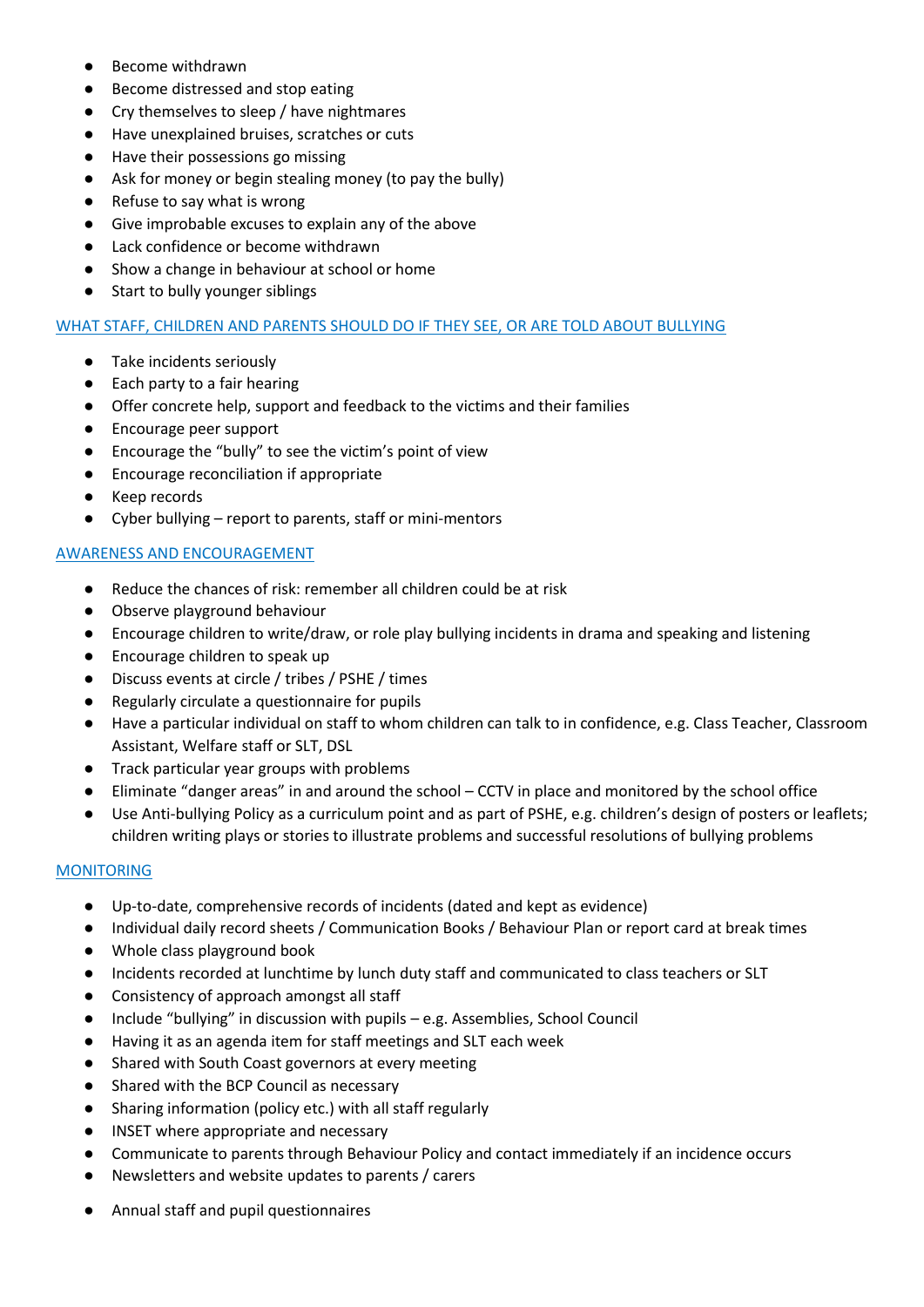#### PROCEDURES AND SUPPORT

#### Supporting the Victim

- In any situation where unpleasantness or bullying has taken place, the academy makes every effort to recognise that both the victim and the bully need help and support
- The victim and say one other who witnessed the incident will be interviewed
- Staff will reassure the victim of the steps being taken to deal with the incident, be ready to listen to the victim and give him/her the opportunity to express his/her own concern and feelings
- The incident will be reported to the Designated Safeguarding Lead or Deputy
- It may be necessary to take steps to ensure the safety of the victim both within and on the way to and from school
- The victim must be encouraged to continue attending school
- The Principal or a member of SLT should meet the parents of the victim to explain the action taken and to listen sympathetically to the parents' concerns (in the case of a member of staff this may be a legal or union representative)
- ELSA (Emotional Literacy Support Assistant) support will be offered as necessary restore self-esteem and confidence

### The Perpetrator

- Given a chance to talk and offload their views and reasons why
- Restorative work to prevent the wrongdoings happening again
- Establishing the wrongdoing and need to change
- Informing parents or carer to help change the attitude of the pupil
- Restorative work
- ELSA as needed

The following disciplinary steps can be taken:

Official warnings to cease offending

Loss of break

Detention or Internal isolation

Fixed term exclusion depending on the severity of the bullying

In extreme circumstance, the police may be informed

### Pupil to Pupil

- The bullies will be interviewed separately and together.
- Talk with victim and bully
- Firmly explain the wrong done
- In the case of physical assault, report to the Principal and then follow normal disciplinary procedures that stress the gravity of the offence
- In the case of refusal to cooperate with others, explain that pupils should work collaboratively together and that every pupil has the right to be included in school activities
- In the event of the charge of bullying being upheld, the incident will recorded
- The bullies will be told to stop bullying in the presence of their parents
- The situation is monitored and further intervention is taken as needed
- Take any necessary action to prevent recurrence
- Track and monitor children. Use rewards and sanctions
- Implement a Behaviour Plan as necessary
- Involve ALL STAFF
- Ultimately the academy reserves the right to exclude pupils if all else fails. However this is only ever used as a last resort where all else has failed